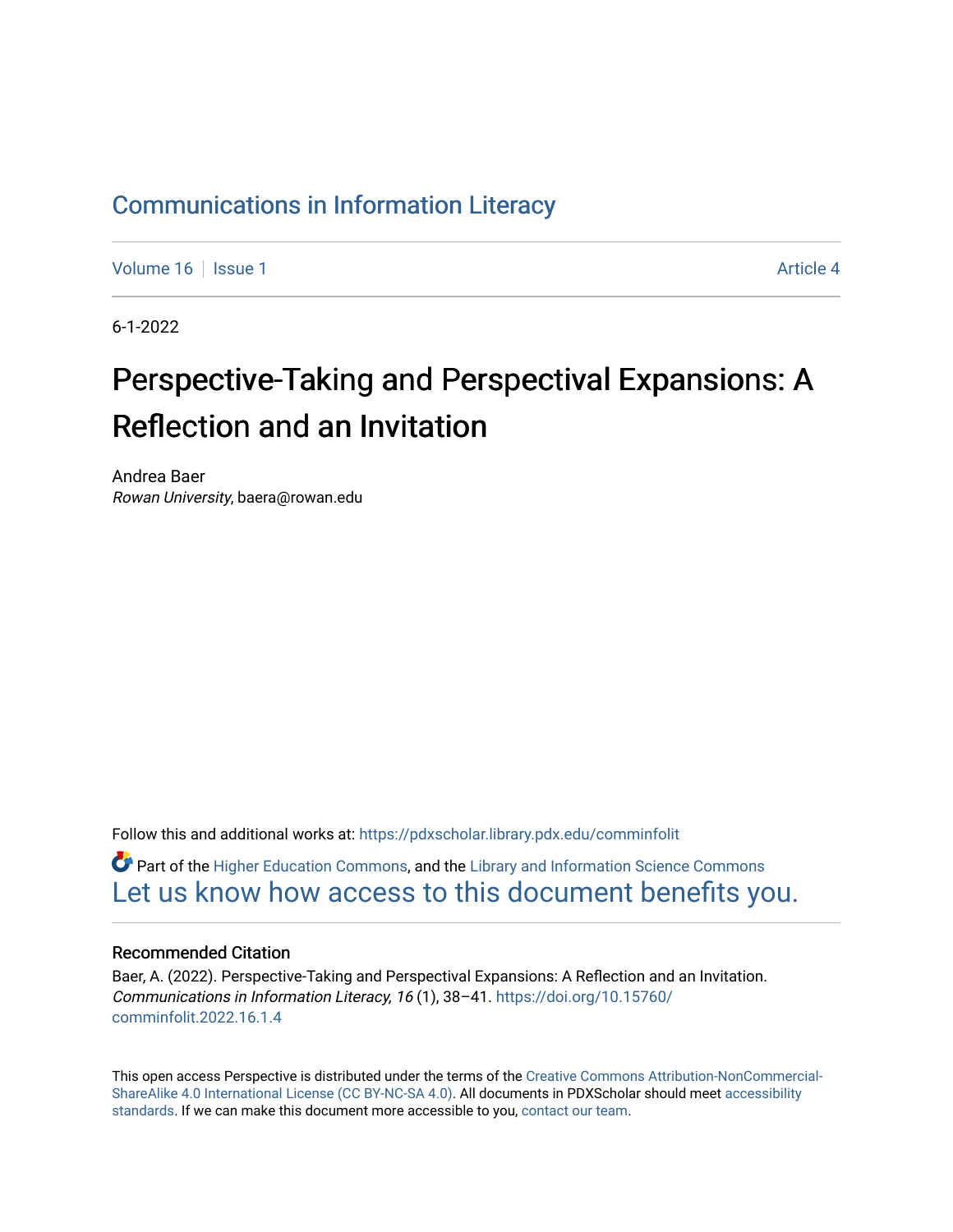## **Perspective-Taking and Perspectival Expansions: A Reflection and an Invitation**

Andrea Baer, Rowan University

#### Abstract

Over the past two+ years, many of us have been recalibrating our views on teaching and learning, our approaches to information literacy education, and our orientations to everyday life in and outside of work. As I imagine how I want my own engagement in teaching and learning to continue unfolding, I've also been reflecting on what I value about *Communication in Information Literacy*'s (*CIL*) Perspectives section and what I hope for it as the journal, information literacy, and education continue to evolve. In this short essay, I consider different ways of thinking about the term *perspectives*; reflect on Perspectives as a space for exploring questions, issues, and experiences from new vantage points; and invite members of the information literacy community to share through *CIL*'s Perspectives their unique ways of seeing.

*Keywords*: critical reflective practice, perspective-taking

### **Perspectives edited by Andrea Baer**

Baer, A. (2022). Perspective-taking and perspectival expansions: A reflection and an invitation. *Communications in Information Literacy, 16*(1), 38–41.

Copyright for articles published in *Communications in Information Literacy* is retained by the author(s). Author(s) also extend to *Communications in Information Literac*y the right to redistribute this article via other scholarly resources and bibliographic databases. This extension allows the authors' copyrighted content to be included in some databases that are distributed and maintained by for-profit companies. All other rights of redistribution are licensed by *Communications in Information Literacy* under Creative Commons Attribution-NonCommercial-ShareAlike 4.0 International (CC BY-NC-SA 4.0).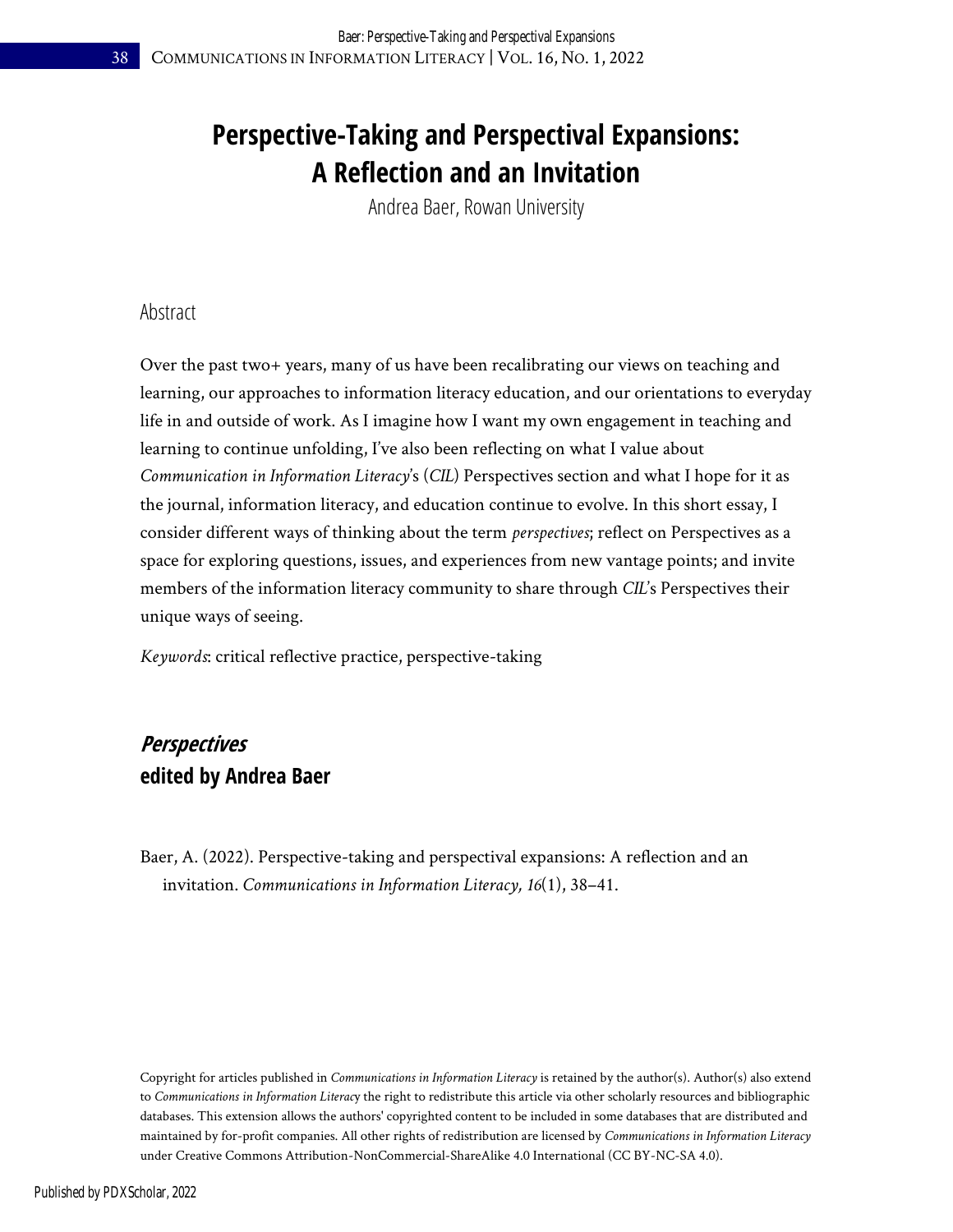## **Perspective-Taking and Perspectival Expansions: A Reflection and an Invitation**

Last fall I transitioned into the role of Perspectives editor for *Communications in Information Literacy* (*CIL)*, and this is the first issue of the journal for which I am the sole editor. My move into this new role at *CIL* has occurred at the same time that we've all been adjusting to a more manageable stage of the pandemic. Over the past two+ years, many of us have also been recalibrating our views on teaching and learning, our approaches to information literacy education, and our orientations to everyday life in and outside of work. As I imagine how I want my own engagement in teaching and learning to continue unfolding, I've also been reflecting on what I value about *CIL*'s Perspectives section and what I hope for it as the journal, information literacy, and education continue to evolve. In this short essay, I consider different ways of thinking about the term *perspectives*; reflect on Perspectives as a space for exploring questions, issues, and experiences from new vantage points; and invite members of the information literacy community to share through *CIL*'s Perspectives their unique ways of seeing.

Unpacking the different ways that the term perspective is often used or interpreted can generate further thinking about what the Perspectives section is, and what it might be, as it continues to serve as a space for inquiry and reflection. Often perspective is what becomes visible when a person or a group steps back and takes a wider view of a scene, or when they get some critical distance from a situation. We also talk about "losing perspective" when we are overwhelmed and frustrated, and later "regaining" it. Without perspective, we feel disoriented and may become consumed by a problem that feels paralyzing. When we (re)gain perspective, we are able to look at a challenging or confusing situation in a fresh way, or to see it in relation to a larger whole.

We can also think of perspectives in terms of perspective-taking, or "the act of perceiving a situation or understanding a concept from an alternative point of view, such as that of another individual" ("Perspective-taking," 2022). By looking at something from a different vantage point, we may notice ideas, people, voices, or experiences that were previously outside of our perception. Sometimes we might recognize beliefs or assumptions that we've been carrying without our conscious awareness, and we might reexamine those assumptions as we continue to look at a given situation, argument, or idea from different angles.

[ PERSPECTIVES ]

*Baer Perspective-Taking and Perspectival Expansions*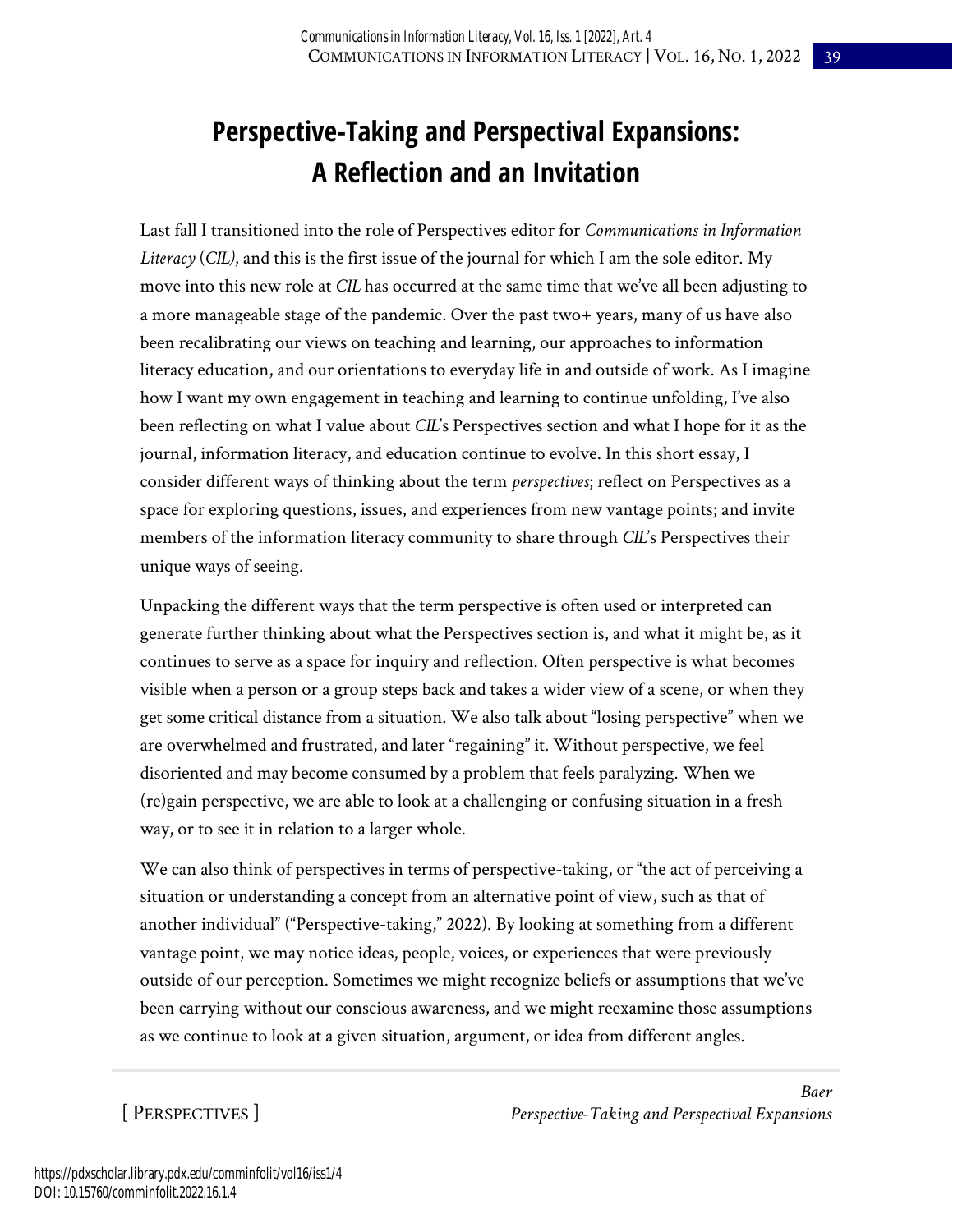To draw on Stephen Brookfield's work on reflective teaching practice, we also gain perspective as we investigate our assumptions and intentionally view experiences through different lenses. (For Brookfield, those lenses include: our own experiences and autobiographies; the experiences and views of peers or colleagues; the experiences and views of students; and theory, research, and literature [Brookfield, 1998; Brookfield, 2017].) While we often think of reflection as an individual, private activity, as Brookfield points out, unearthing previously hidden assumptions that can stand in the way of seeing things in new ways is often impossible to do alone. We need community, and we need diversity and belonging in community, in order to gain new perspectives and vantage points that are simply not possible when we operate in isolation.

This particular moment in time, in history, and in the library and information literacy community, seems to me one in which we especially need time and space for hearing and generating fresh perspectives, which often occur along with perspective-taking and perspectival shifts and expansions. In the past two years, the global pandemic has demonstrated both the interconnectedness of humanity and the rifts that separate individuals and groups. The pandemic has at once underscored and exacerbated social and racial inequities and injustices, social isolation, and political polarization. Moreover, the increased pace of climate change has amplified the impact of these problems in many communities. At the same time, we see everyday examples of the very real harms that can result from the spread of mis- and dis-information, surveillance capitalism, and algorithmic injustice.

The unpredictability and challenges of the past two years have asked, and often demanded, that we approach problems and everyday life from different angles, and that we consider what might be possible if we let go of unhelpful assumptions that we may not have known we held. While many aspects of life appear to be returning closer to a pre-pandemic "normal," I share with many others the hope that the past two+ years of rethinking, sometimes radically, how we show up in the world does not end with a "return to normal." I hope instead that the uncertainty we've experienced, and in many ways continue to experience, opens up new ways of looking, seeing, showing up, and teaching and learning, as we practice and ethics of care and a commitment to inclusion and appreciation of difference.

We've gotten a lot more practice over the past two years with recognizing that what has often been viewed as "normal," or as "just how things are," makes less sense when looked at